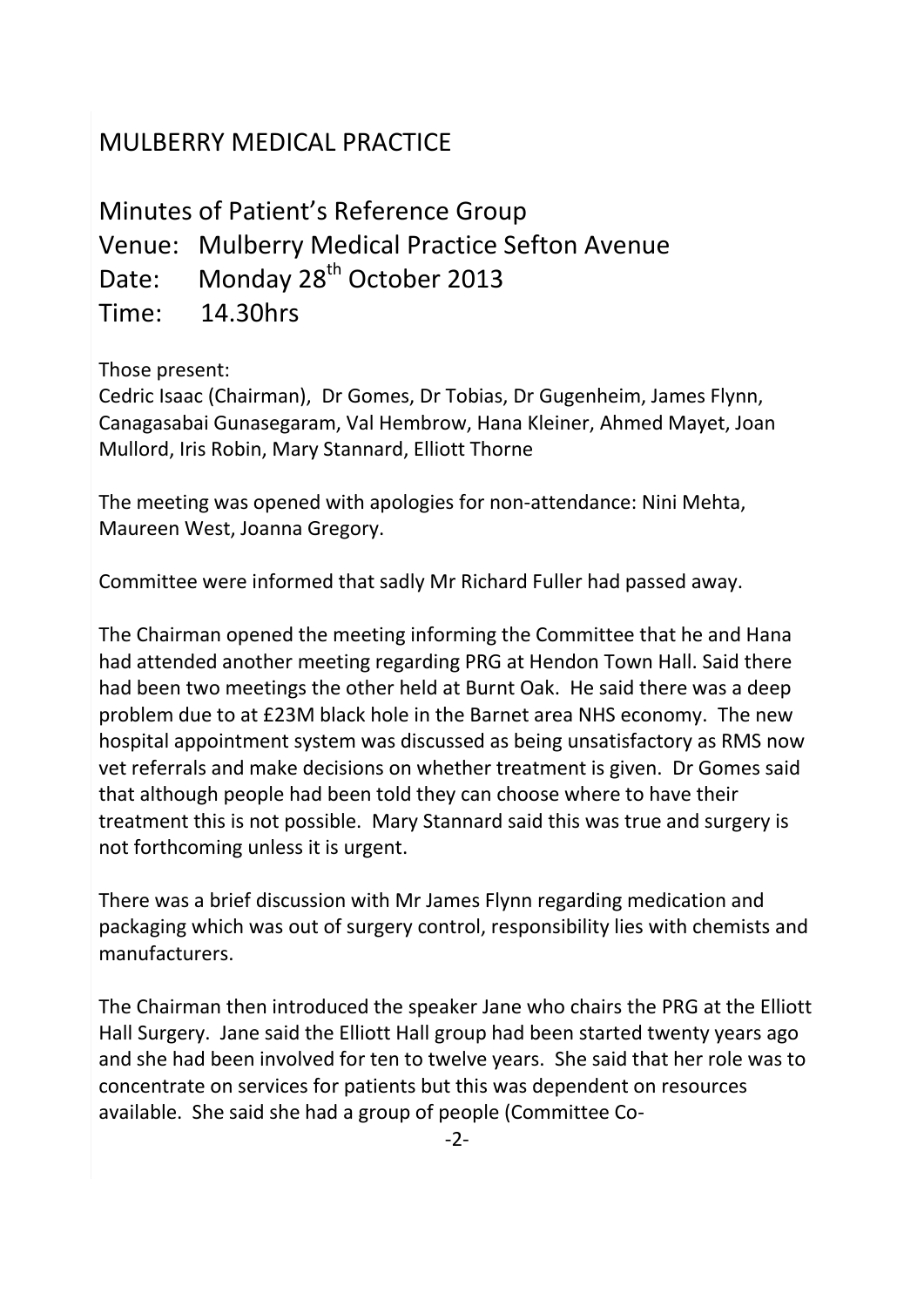ordinators) who were each responsible for their own areas e.g. bereavement service, visiting services which included visiting old, lonely and housebound patients for a cup of tea to doing little things around the house and shopping and helping patients in whatever way they can. These services had to be accessed through the GP's and there were now about 160 volunteers. She said they also had a Carers Support Group and coffee/afternoon tea groups were held in the patient's houses. There are also volunteers who have transport and are willing to take housebound patients shopping or to doctors/hospital appointments and for this they ask for a donation between £2 and £5 as this cannot be charged for as it affects the insurance clauses.

She then went on to show members the magazine which her surgery delivers monthly to patients called The Elliott Ear. This magazine has some input from the GP's and is funded mainly by advertising for local companies, shops etc. She reiterated that to deliver this magazine needed about 150 volunteers. She said to advertise the PRG to patients and request volunteers she used the Px board in the waiting room and also spread the word through staff talking to patients. She felt that posters did not help as people did not read them very often and to send out letters was too expensive.

Social fundraising including quiz suppers and coffee mornings for doctors, surgery staff and patients eg Xmas coffee morning. Another way in which they helped patients at the surgery was they had a wheelchair loan system (wheelchairs mainly donated by patients not needing them any more). She talked about funds sometimes being donated when patients passed away

Jane said to remember to start off in a small way and build from there. Perhaps make the newsletter just a one two-sided sheet which could be left in the waiting room, given out with prescriptions and put through letter boxes. The Chairman suggested that perhaps John Keeble Church Hall would be a good venue for social evenings or quiz nights and he would find out what the cost would be to hire.

She then went on to say that before starting raising funds the first thing to do is to become a charity and Dr Gomes was going to find out how to go about this. She then said we would need a treasurer to oversee money in and out and an auditor and maybe this could involve patients who are accountants etc.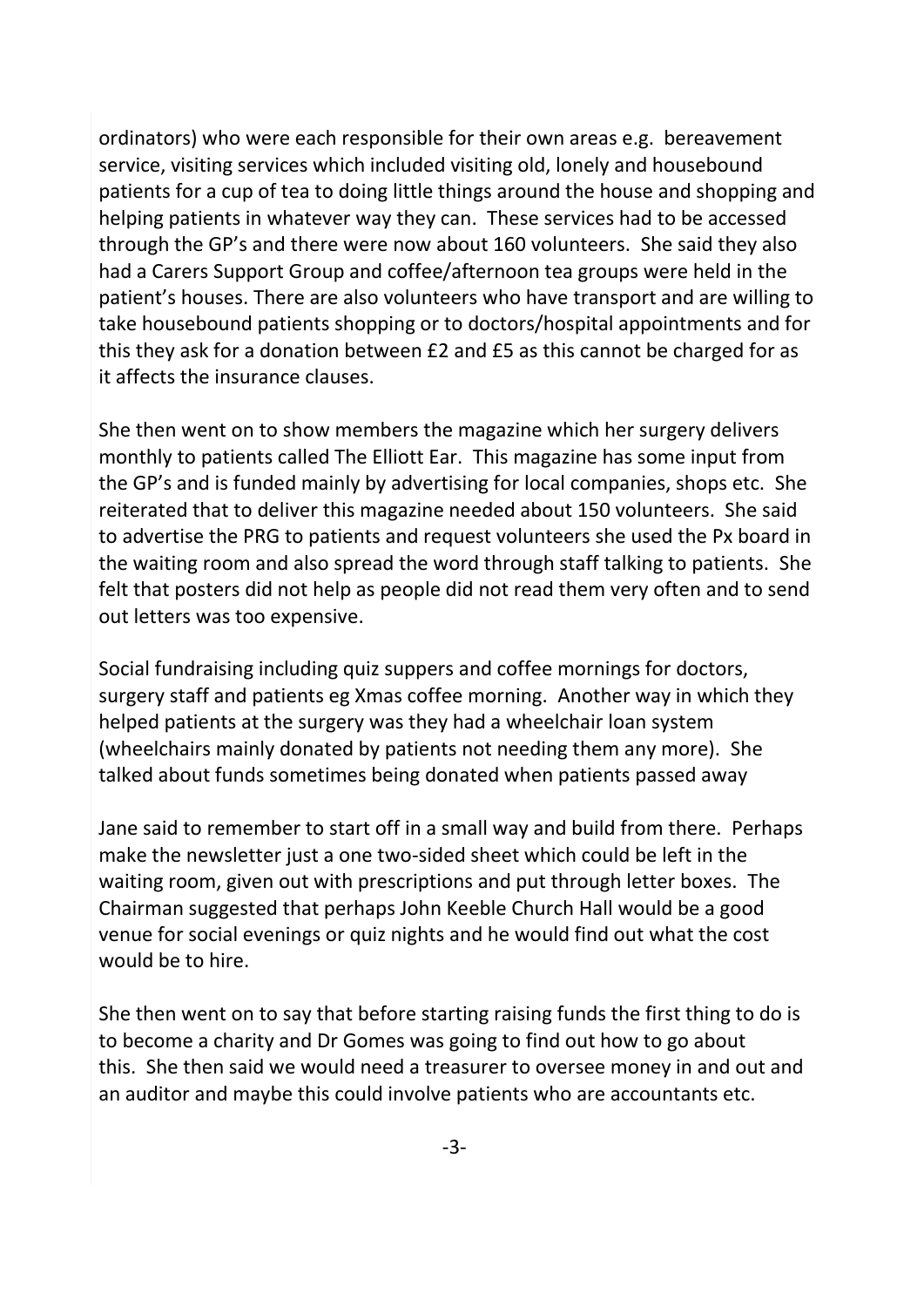Also she said that Gift Aid whereby patients donating could sign if they were tax payers and this would in turn help fund raising. She said that they had

raised enough money at her surgery to have a lift installed this was acquired by donations (a couple of large ones) and £2,000 was raised by Gift Aid.

All volunteers have to be vetted by doctors. Mr Flynn suggested that finances could be listed on back page of quarterly magazine.

Elliot volunteered to get involved in practice web site together with the Chairman. Dr Gomes felt it would be good to get some of the younger patients involved and they are more advanced in IT skills than a lot of the older generation. Jane said at Elliott Hall they had held an open evening at the surgery and this had generated quite a lot of interest regarding volunteers.

Hana felt the priority was to activate some form of transport via volunteers and get the newsletter started and also to start advertising the group on the screen in the waiting room.

Mary Stannard felt the newsletter should be given priority and maybe a Christmas raffle.

Iris Robin reiterated that we need to decide on treasurer and secretary and set up a bank account with two signatories and the name of the group and the Committee should make the final decision about what the funds should be used for.

Jane concluded by saying that the Patient Representative Group should be made up of volunteers only and that at her practice the committee meetings are attended by GP partners and the editor of the Newsletter.

It was agreed that the next meeting would be held at Sefton Avenue on 25<sup>th</sup> November 2013 commencing at 14:00hrs.

This is to certify that this is a true and correct record.

Chairman: ……………………………………………………….. Cedric Isaac